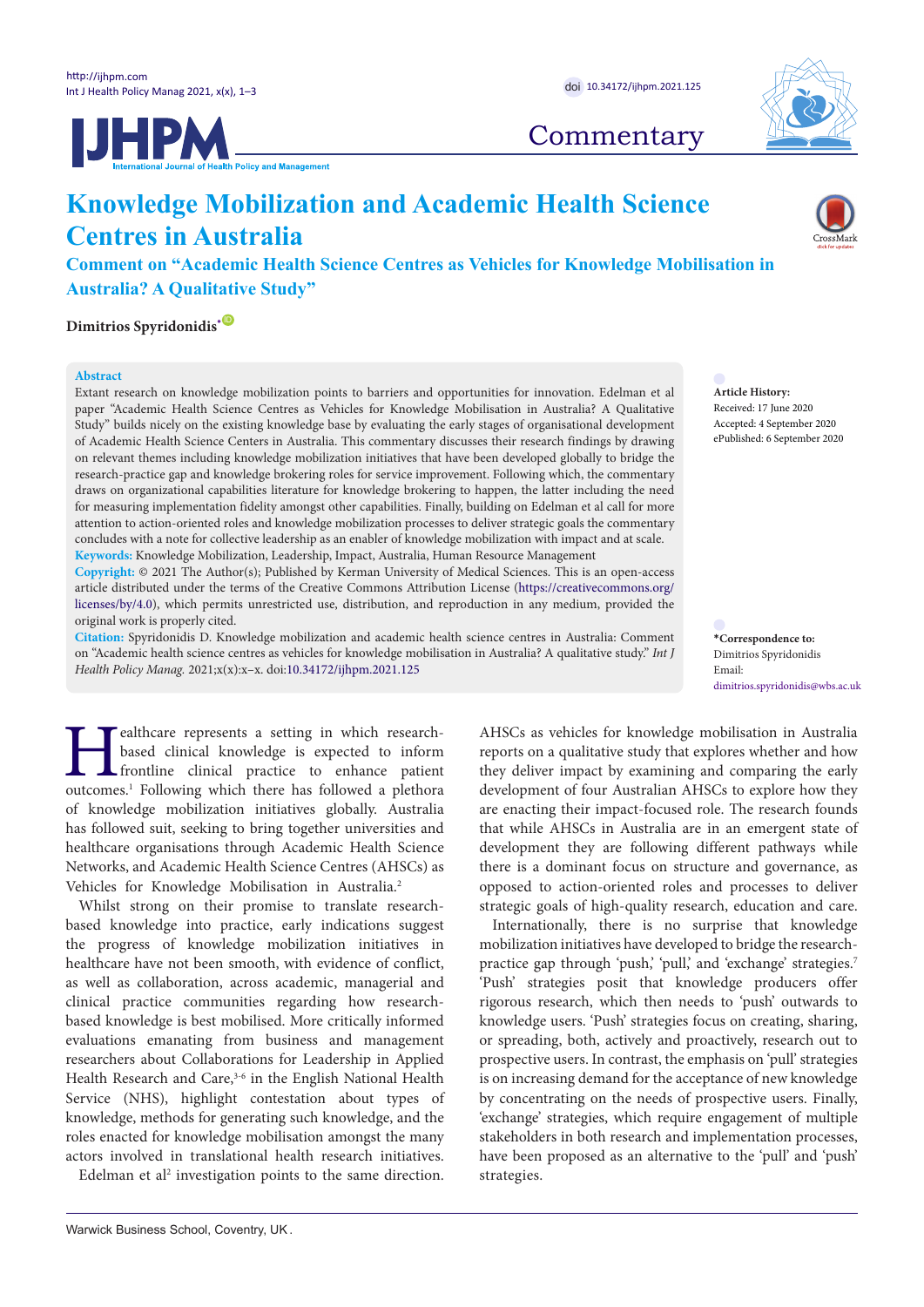Edelman et al suggest building research capacity and literacy among local clinicians and community was also described in one AHSC as a strategy to make research more responsive to community priorities. These priorities call attention to the importance of organizational systems and structures, such as financial and human resource management, organizational structures, organizational and systems governance, organizational cultures, and professional power, in shaping impact of academic research upon practice.<sup>6</sup> Edelman et al suggest shifting from researcher-led models to research co-produced. One panacea presented to enhance the effectiveness of research co-produced with academicpractitioner collaborations is the development of knowledge brokering roles to engage practitioners.<sup>8</sup> The practitioner's role as knowledge brokers should be allowed at all stages of the decision-making process so that the knowledge they hold is transformed and exploited. Their role as knowledge brokers in formal translational health research structures facilitates this. However, studies highlight knowledge brokers merely generate a 'ripple in the pond' in a healthcare system consisting of tens of thousands of professionals, and a myriad of health and social care organizations.<sup>9</sup> Even enthusiastic proponents of knowledge brokering, such as Rowley et al,<sup>9</sup> highlight that the divide between Universities and the NHS can stymie translation of research into practice. Following which, in healthcare systems, they argue there needs to be individual, group and organizational interest in translating research evidence, as well as incentives to participate for all concerned. To justify the time and commitment of those involved, there also need to be tangible outcomes that are valued alike by researchers and practitioners. There also needs to be incentives and opportunities for clinicians to participate in translational research. Research capacity building should take into account how human resource interventions, namely, performance management, job design, and training and development shape enactment of knowledge brokering roles by professionals.10 Resent research points to the role of human resource management practices that shape the dynamics of knowledge brokering for service improvement, in particular practitioners' perceptions of the effect of human resource practices upon their legitimacy and identity shape their attitudes and behavior toward knowledge brokering.10

Edelman et al found that the language of knowledge mobilisation was not generally used by interviewees. Most used the narrower concept of translation, referring predominantly to researcher-produced knowledge and its application in clinical contexts. It is necessary to remember that knowledge mobilization is not a rational linear process, nor is it a single decision or event, while acquiring knowledge is not the same as adopting it.11 Instead, critics argue, knowledge mobilization is more dynamic and reciprocal, and they emphasise a process of social interaction, meaning negotiation and exchange between research producers and users.<sup>6</sup>

Edelman et al found that establishing high-level governance structures concerned with ensuring adequate representation of participating partners to form a basis for effective collaboration was important. Those leading knowledge

mobilization initiatives need to fully reflect what is working and why, for whom, what needs to be adapted as we scale up, and how we might glean resource for any potential scale up.<sup>12</sup> Balancing collaboration and competition between partners present a challenge, as does identifying appropriate ways to evaluate impact. Regarding innovation diffusion, evaluation of impact is most relevant, underpinned by organizational capabilities as they related to formal knowledge exchange mechanisms, such as written policies, procedures and manuals designed to facilitate transfer of codified knowledge, but also to environmental incentives that shape priorities. Evaluation of impact can be systematized by the formalization and routinization of organizational routines<sup>12</sup> including the social relationships between the organization and its external partners.12 What this means in essence is that an organization to develop impact it requires capabilities to recognise the value of new information, assimilate and apply it at scale. Overall, an organization with the ability to deliver impact, it is suggested, can handle knowledge stocks and flows better<sup>12</sup> is more pro-active in securing and embedding new and useable knowledge and produce a dynamic organizational capability, that is the ability to acquire and assimilate knowledge and the ability to put newly acquired knowledge into action within the organization through transformation (the development and piloting of an intervention) and exploitation (scaling up of that intervention). Effective knowledge mobilization programmes require the implementation of research into practice with fidelity, defined as the degree to which a programme is implemented as planned. It represents the quality and integrity of the interventions as conceived by the developers.<sup>13</sup> Programme fidelity contributes to an understanding of why some interventions can succeed in one context and fail in others). Implementation research posits that fidelity needs to be measured and documented carefully and reliably in order to increase confidence in implementation progress.13 Business intelligence systems are important too but there is a need to go beyond information systems solutions, since for knowledge mobilisation data analysts within the organisation need to collaborate with managers and frontline clinicians to ensure service improvement is derived from robust data held within healthcare organisations and systems.<sup>12</sup>

Implementation research, however, has suggested several factors that may undermine strategies for measuring implementation fidelity. For example, clinicians may resist the use of standardized tools and outcome measures because they perceive measurement to be an unrealistic burden on their practice and that it is too far removed from their clinical realities.14 To this end it is welcoming to note that Edelman et al are making a call for action-oriented roles and processes to deliver strategic goals of knowledge mobilization, which often are ambiguous and contested processes<sup>6</sup> with interactions needing to allow for an understanding of how individuals and groups negotiate ambiguity, reach consensus and make sense of new knowledge. Knowledge mobilization can be identified as enacted across two broadly defined phases (local implementation and scale up), with leadership in the second phase moving away from a purely individualistic or heroic